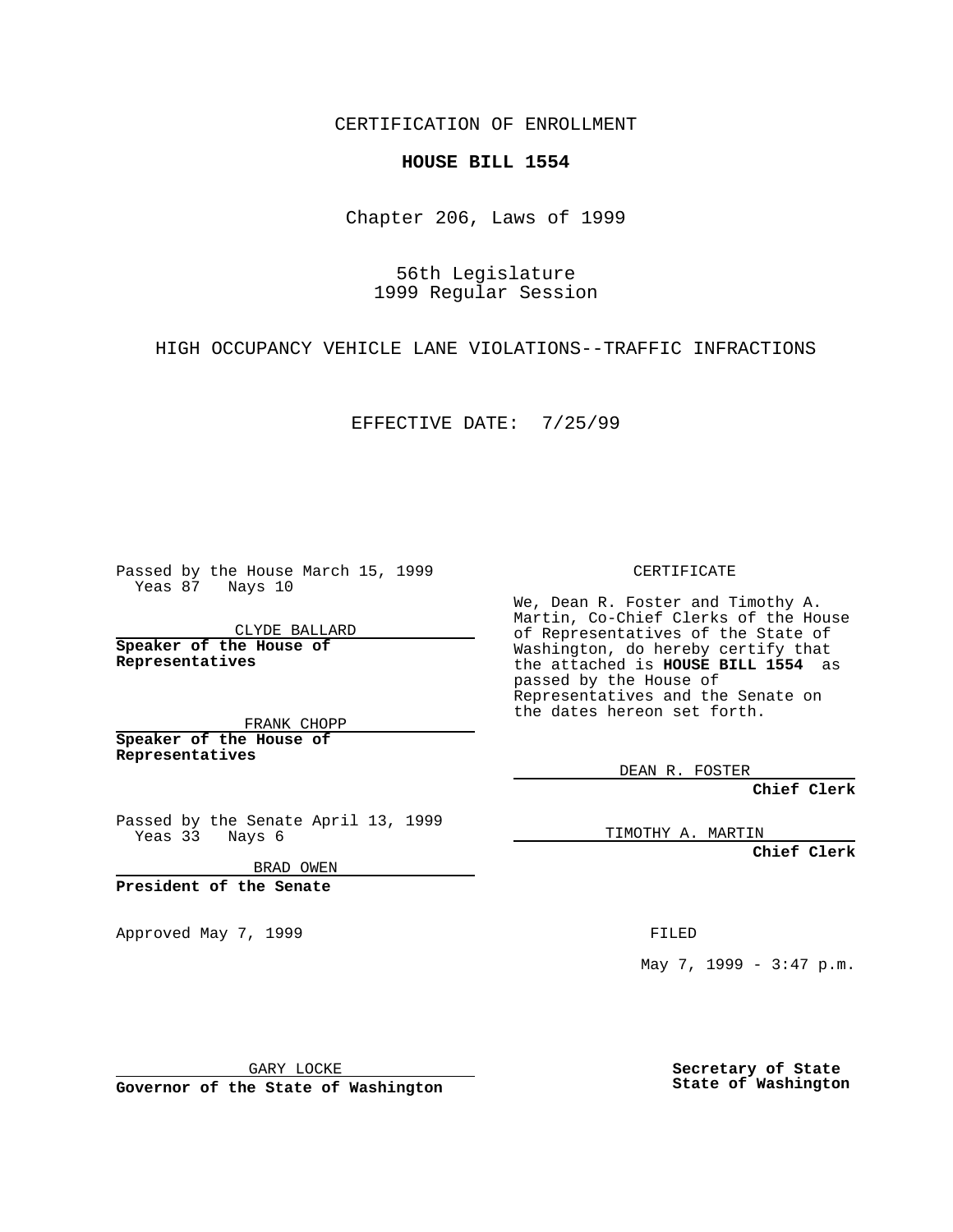## **HOUSE BILL 1554** \_\_\_\_\_\_\_\_\_\_\_\_\_\_\_\_\_\_\_\_\_\_\_\_\_\_\_\_\_\_\_\_\_\_\_\_\_\_\_\_\_\_\_\_\_\_\_

Passed Legislature - 1999 Regular Session

## **State of Washington 56th Legislature 1999 Regular Session**

**By** Representatives Murray, McDonald, Constantine, Mitchell, Dickerson, Ballasiotes, Scott, Radcliff, Poulsen and Romero; by request of Washington State Patrol

Read first time 01/28/1999. Referred to Committee on Transportation.

1 AN ACT Relating to high-occupancy vehicle lane violations; and 2 amending RCW 46.61.165.

3 BE IT ENACTED BY THE LEGISLATURE OF THE STATE OF WASHINGTON:

4 **Sec. 1.** RCW 46.61.165 and 1998 c 245 s 90 are each amended to read 5 as follows:

 The state department of transportation and the local authorities are authorized to reserve all or any portion of any highway under their respective jurisdictions, including any designated lane or ramp, for the exclusive or preferential use of public transportation vehicles or private motor vehicles carrying no fewer than a specified number of passengers when such limitation will increase the efficient utilization of the highway or will aid in the conservation of energy resources. 13 ((There is hereby appropriated from the transportation fund--state to 14 the department of transportation, program C for the period ending June 30, 1993, an additional \$15 million for the sole purpose of expediting 16 completion of the HOV core lane system.) Regulations authorizing such exclusive or preferential use of a highway facility may be declared to be effective at all times or at specified times of day or on specified